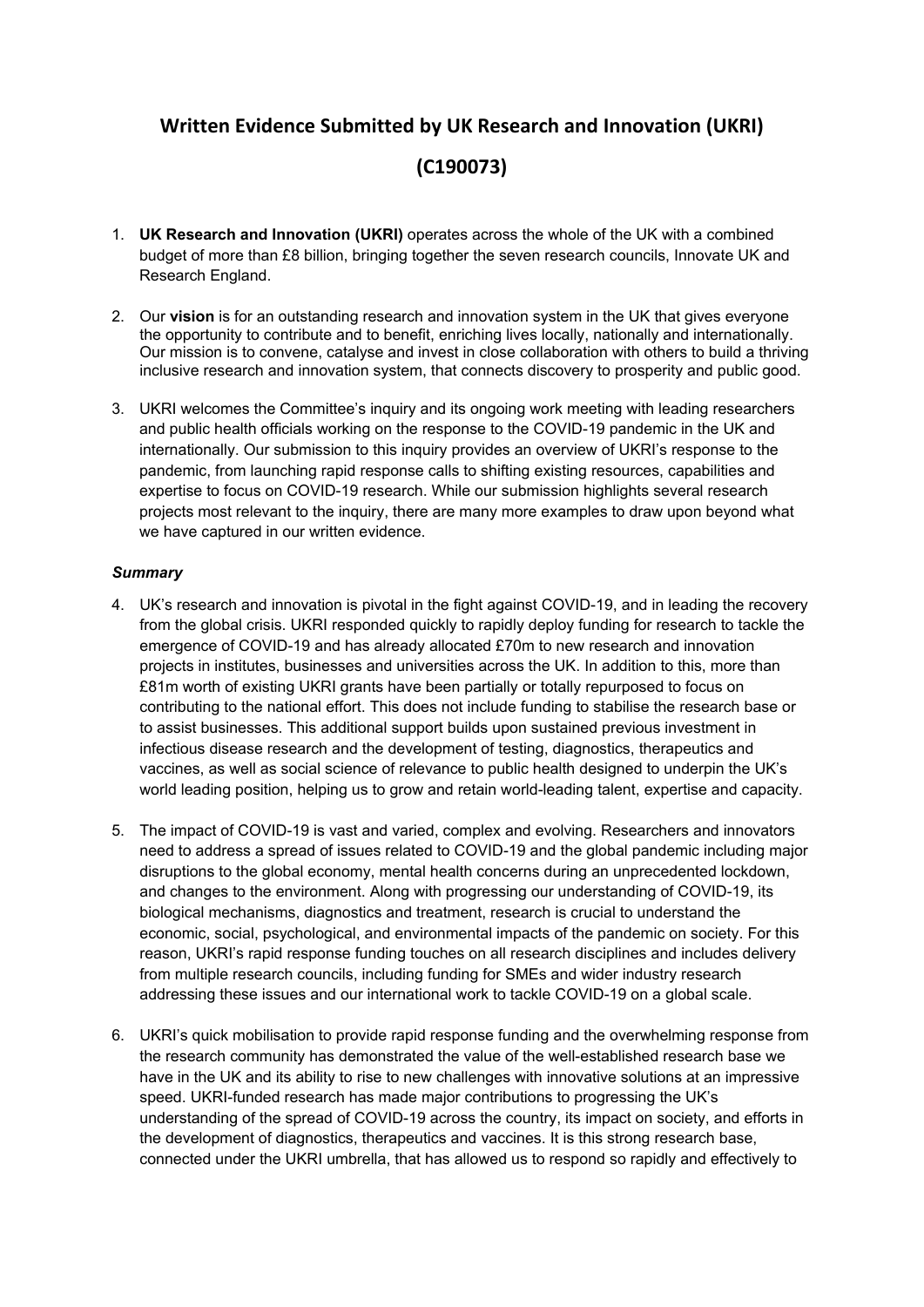this crisis.

# **Q1: The contribution of research and development in understanding, modelling and predicting the nature and spread of the virus**

- **7.** Research into COVID-19, its pathology, spread, prevention and control has been critical to understanding the global pandemic. UKRI has played a crucial role in bringing together academics, industry and policymakers, to bring an impressive breadth of research and development expertise in understanding the nature and spread of infectious diseases to bear on this new pathogen.
- **8.** UKRI has introduced several funding calls including:
	- A joint UKRI-DHSC rapid response initiative<sup>1</sup> including two calls  $(E24.6m$  awarded across 27 projects, including testing for a vaccine, developing therapies and improving understanding of how to treat COVID-19), and a rolling response call<sup>2</sup> to deliver public health impacts.
	- A UKRI call for short-term (12-18 month) projects from UK-led academic, SME and wider industry research addressing and mitigating the health, social, economic, cultural and environmental impacts of the COVID-19 outbreak.
	- A UKRI Global Challenges Research Fund(GCRF)/Newton Fund Agile response call<sup>3</sup> for short-term projects addressing the impacts of COVID-19 on Low- and Middle-Income Countries (LMICs).

In addition to these, but not directly targeted at research into the virus, UKRI has made further investments to maintain the stability of the R&D system, including £750m provided by Innovate UK to support R&D intensive SMEs, and structural investments, such as costed grant extensions and reprofiling by Research England of £100m of quality-related (QR) funding to support universities to address short-term pressures.

- 9. Key to the response to global disease outbreaks is a strong foundation in research and development with existing expertise and capacity for research which can be rapidly adapted to current needs. For example, in the two decades before the crisis UKRI and its predecessors had invested more than £78m in projects that were related to coronavirus research but not COVID-19 specifically. As well as the new funding calls outlined above, UKRI has been making long-term investments in Institutes, Units and Centres to form national centres of scientific expertise. Many of these have redirected their capabilities and expertise to conduct research on the COVID-19 pandemic. Examples include:
	- The Medical Research Council (MRC) Centre for Global Infectious Disease Analysis<sup>4</sup>, which has been at the forefront of delivering timely analysis to inform policy responses to emerging infectious disease threats. The Centre was awarded an additional £0.5m to support their realtime analysis and modelling of the COVID-19 pandemic.
- The MRC Centre for Virus Research at the University of Glasgow<sup>5</sup>, working in collaboration

<sup>1</sup> <https://mrc.ukri.org/funding/browse/2019-ncov-rapid-response-call/2019-ncov-rapid-response-call/>

<sup>2</sup> [https://mrc.ukri.org/funding/browse/ukri-nihr-COVID-19/ukri-nihr-COVID-19-rolling-call/](https://mrc.ukri.org/funding/browse/ukri-nihr-covid-19/ukri-nihr-covid-19-rolling-call/)

<sup>3</sup> [https://www.ukri.org/funding/funding-opportunities/ukri-gcrf-newton-fund-agile-response-call-to](https://www.ukri.org/funding/funding-opportunities/ukri-gcrf-newton-fund-agile-response-call-to-address-covid-19/)[address-COVID-19/](https://www.ukri.org/funding/funding-opportunities/ukri-gcrf-newton-fund-agile-response-call-to-address-covid-19/)

<sup>4</sup> [https://www.imperial.ac.uk/mrc-global-infectious-disease-analysis/COVID-19/](https://www.imperial.ac.uk/mrc-global-infectious-disease-analysis/covid-19/)

<sup>5</sup> <https://www.gla.ac.uk/researchinstitutes/iii/cvr/>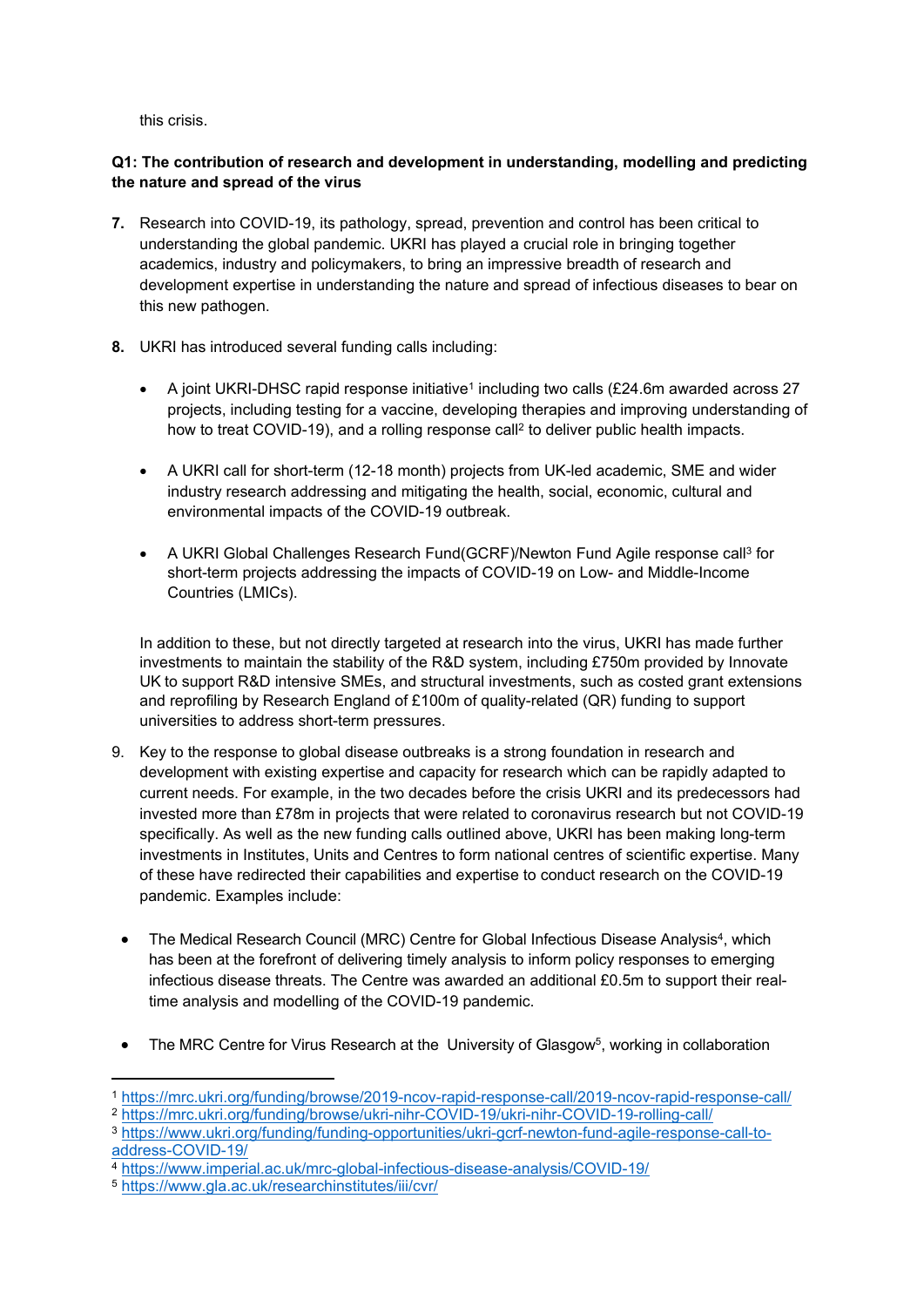with NHS Greater Glasgow, completed the genomic sequencing and analysis of Scotland's first confirmed COVID-19 case within 48 hours of diagnosis.

- The Rosalind Franklin Institute<sup>6</sup>, funded through the Engineering and Physical Sciences Research Council (EPSRC), have led a collaborative project with Protein Production UK, resulting in the isolation of nanobodies which bind to the spike protein of the SARS-CoV-2 virus. This has enabled world-leading imaging capabilities of the virus at atomic scale using advanced imaging techniques.
- The Pirbright Institute<sup>7</sup>, funded by the Biotechnology and Biological Sciences Research Council (BBSRC), undertakes research on coronaviruses (including those with zoonotic potential) which focuses on designing sustainable methods for controlling infectious diseases in livestock.
- The MRC Biostatistics Unit in Cambridge is developing the methodology for real-time tracking of the COVID-19 pandemic - or "nowcasting<sup>8</sup>". Working closely with Public Health England (PHE), the researchers are using a transmission model, data on daily COVID-19 confirmed deaths and the time from infection to death, to reconstruct the number of new COVID-19 infections over time. This has helped to estimate a measure of ongoing transmission (R); and predict the number of new COVID-19 deaths in different regions and age groups to help inform the public health response to the outbreak.
- The Economic and Social Research Council (ESRC) Centre for Society and Mental Health<sup>9</sup> has published a rapid evidence review<sup>10</sup> showing that social isolation in response to public health crises has the greatest mental health impact on the vulnerable and the disadvantaged. The Network for Integrated Behavioural Science<sup>11</sup> at the University of Nottingham is running multiple projects including work on the impact of messages to promote conformity with social distancing recommendations.
- To support COVID-19 research in LMICs, additional support has been provided to the MRC units in Uganda<sup>12</sup> and the Gambia<sup>13</sup> towards sequencing the SARS-CoV2 genome in the region, research on psychological impacts of infection and a clinical trial of potential therapeutics.
- 10. Projects funded through the calls listed above that are helping to understand, model and predict the nature and spread of the virus include:
	- **Clinical characterisation and management:** Professors Peter Openshaw, Imperial College London, Calum Semple, University of Liverpool and Kenneth Baillie, University of Edinburgh, received a £4.9m grant to collect samples and data from COVID-19 patients in the UK to answer many urgent questions about the virus and provide real-time information to help control the outbreak and improve treatment for patients.
	- **Impact on society and the health system:** Professor Carol Propper, Imperial College London, is conducting research looking at the impacts of COVID-19 on the provision of NHS

<sup>6</sup> <https://www.rfi.ac.uk/>

<sup>7</sup> <https://www.pirbright.ac.uk/covid19>

<sup>8</sup> <https://www.mrc-bsu.cam.ac.uk/now-casting/>

<sup>9</sup> <https://www.kcl.ac.uk/research/centre-for-society-mental-health>

<sup>10</sup> [https://esrc.ukri.org/files/news-events-and-publications/evidence-briefings/impacts-of-social](https://esrc.ukri.org/files/news-events-and-publications/evidence-briefings/impacts-of-social-isolation-among-disadvantaged-and-vulnerable-groups-during-public-health-crises/)[isolation-among-disadvantaged-and-vulnerable-groups-during-public-health-crises/](https://esrc.ukri.org/files/news-events-and-publications/evidence-briefings/impacts-of-social-isolation-among-disadvantaged-and-vulnerable-groups-during-public-health-crises/)

<sup>11</sup> <https://www.behavioural-science.ac.uk/>

<sup>12</sup> <https://www.mrcuganda.org/>

<sup>13</sup> <https://www.mrc.gm/>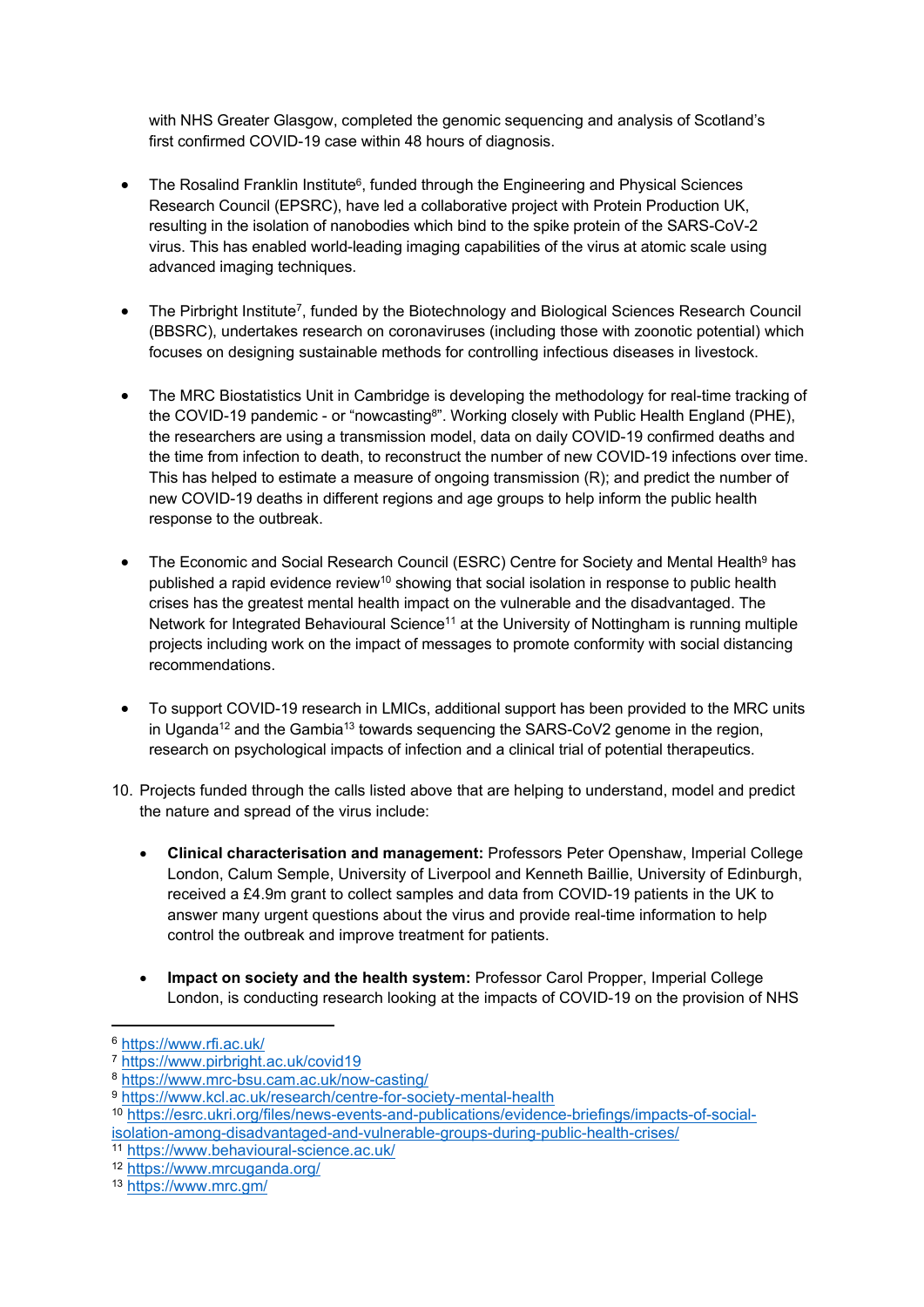health care and patient outcomes, providing a detailed description of the extent to which non-COVID-19 NHS activity has been affected. Professor Richard Bentall is conducting a longitudinal mixed-methods population study of the UK to examine changes to mental health and psychosocial functioning from the beginning to the end of the pandemic. Dr Claire Smith at UCL is also determining age dependent factors driving COVID-19 disease severity.

- **Epidemiological studies:** Professor Andrew Hayward, University College London, received £3.2m for his team's 'Virus Watch'<sup>14</sup> study of 25,000 individuals across the UK in a nationally representative household cohort. Dr Eleni Nastouli, UCL, received £1.5m to test healthcare workers<sup>15</sup> at UCL NHS Foundation Trust for COVID-19 repeatedly over time to assess the risk of acquiring the infection.
- We will further discuss the rapid response calls and point to examples of research projects throughout our submission.

#### **Q2: The capacity and capability of the UK research base in providing a response to the outbreak in terms of:**

# *Advice to government, public bodies and others on managing the outbreak*

- 11. The committee has heard much on the structures in place within government for gathering and directing expert advice to policymakers to inform decision-making. The UK has a strong culture of researchers engaging with policy development with many resources in place to help researchers develop the understanding and influencing skills needed, including initiatives such as the UKRI Policy internship scheme<sup>16</sup> and training courses run by institutions such as the Royal Society and Wellcome Trust.
- 12. During the current COVID-19 crisis, UKRI has been involved in many of the mechanisms the government has been using to gather expert advice. Former UKRI Chief Executive Sir Mark Walport was invited to join SAGE by Sir Patrick Vallance on 16 April to ensure questions the group raised could be directly actioned in research. The first meeting he joined was on 21 April. UKRI was also part of the Independent Scientific Pandemic Influenza Group on Behaviours<sup>17</sup> (SPI-B), which is providing advice aimed at helping people adhere to interventions recommended by medical and epidemiological experts. UKRI has drawn from these groups to gather advice on where we should be concentrating our resources, for example in the development of the list of priority areas and research questions<sup>18</sup> defined by research councils that have been published against the UKRI open call for research projects. SAGE, Chief Scientific Advisors, and the Government Office for Science have contributed to the current list, which is intended to evolve over time as gaps are identified and priorities emerge.

#### *The development of testing, diagnostic methods and technologies; the development and testing of vaccines; and the development and testing of therapeutics*

13. Progress in developing accurate diagnostic technology, the international efforts to develop a viable vaccine, and ongoing work to uncover effective therapeutics has captured the attention and

[19infectionsinhospitals.aspx](http://www.uclh.nhs.uk/News/Pages/UCLHresearchstudysuggestswaystoreduceCOVID-19infectionsinhospitals.aspx)

<sup>14</sup> [https://www.ucl.ac.uk/news/2020/jun/new-study-COVID-19-transmission-and-immunity-launched](https://www.ucl.ac.uk/news/2020/jun/new-study-covid-19-transmission-and-immunity-launched)

<sup>15</sup> [http://www.uclh.nhs.uk/News/Pages/UCLHresearchstudysuggestswaystoreduceCOVID-](http://www.uclh.nhs.uk/News/Pages/UCLHresearchstudysuggestswaystoreduceCOVID-19infectionsinhospitals.aspx)

<sup>16</sup> <https://www.ukri.org/skills/policy-internships-scheme/>

<sup>17</sup> [https://www.gov.uk/government/groups/independent-scientific-pandemic-influenza-group-on](https://www.gov.uk/government/groups/independent-scientific-pandemic-influenza-group-on-behaviours-spi-b)[behaviours-spi-b](https://www.gov.uk/government/groups/independent-scientific-pandemic-influenza-group-on-behaviours-spi-b)

<sup>18</sup> [https://www.ukri.org/files/research-questions-for-COVID-19/](https://www.ukri.org/files/research-questions-for-covid-19/)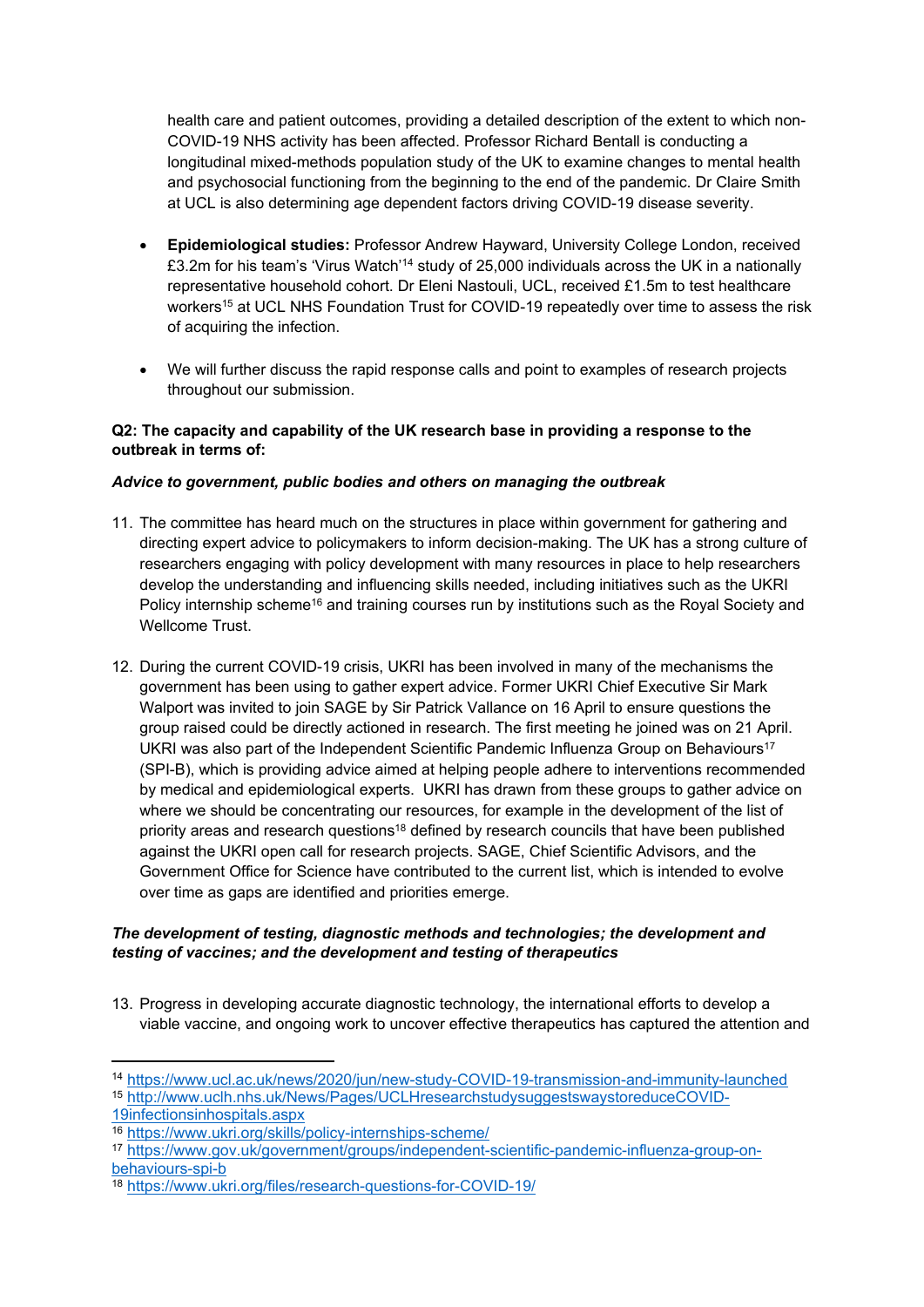efforts of the global scientific community, pharmaceutical companies and international public health officials in response to the ongoing pandemic. Through a combination of existing major investments, such as the UK Vaccine Network, two Vaccine Manufacturing Hubs delivered by EPSRC, and rapid response call funding, UKRI has remained committed to funding and furthering research that addresses the need for diagnostics, therapeutics and vaccines to help in the fight against the COVID-19 pandemic and the risk of other infectious disease outbreaks.

# *The development of testing, diagnostic methods and technologies*

- 14. Early detection and accurate diagnostic technologies are crucial to protect populations from disease and to help patients gain faster access to care. The importance of this is reflected in UKRI long-term grants and rapid response call awards with examples that include:
	- i-sense<sup>19</sup>, which received £11m from EPSRC in 2013 followed by a subsequent £4m, to develop digital health systems to test, track and treat infections. The i-sense team, led by Professor Rachel McKendry at UCL, are tackling early identification of COVID-19 in the community through utilisation of online data sources and point-of-care diagnostics.
	- The COVID-19 Protein Portal<sup>20</sup>, an initiative led by Wellcome and MRC, which allows UK scientists to access protein reagents needed for critical research relating to SARS-CoV-2 from a consortium of leading protein production laboratories. MRC-funded Institutes including the Francis Crick Institute and the MRC Laboratory of Molecular Biology are partners in the Protein Production Consortium.
	- The ESRC-funded COVID-19 international comparative research and rapid knowledge exchange hub on diagnostic testing systems<sup>21</sup> at the University of Sussex is identifying the key elements of testing systems that have contributed to effective performance, including measures taken that have facilitated preparedness and resilience before the crisis as rapid innovations that have helped countries deal with a fast-evolving pandemic.
	- COVID-19 National DiagnOstic Research and Evaluation Platform<sup>22</sup> (CONDOR) which is receiving £1.3m in partnership with DHSC to create a single national route for evaluating new diagnostic tests in hospitals and in community healthcare settings.
	- Funding from the Natural Environment Research Council (NERC) has supported three groups led by the UK Centre for Ecology and Hydrology<sup>23</sup>, and Bangor and Imperial universities<sup>24</sup>, who are working in tandem with the UK government Joint Biosecurity Centre and water companies to detect and trace COVID-19 in the human population using proxy measurements of its prevalence in wastewater and its receiving waters<sup>25</sup>.

# *The development and testing of vaccines*

15. Recognising the importance of vaccination to attenuate disease outbreaks, UKRI has a history

<sup>19</sup> <https://www.i-sense.org.uk/about-i-sense/about-EPSRC>

<sup>20</sup> <https://covid19proteinportal.org/>

<sup>21</sup> <http://www.sussex.ac.uk/spru/research/projects/diagnostic-testing>

<sup>22</sup> [https://www.phc.ox.ac.uk/COVID-19/projects/COVID-19-national-diagnostic-research-and](https://www.phc.ox.ac.uk/covid-19/projects/covid-19-national-diagnostic-research-and-evaluation-platform-condor)[evaluation-platform-condor](https://www.phc.ox.ac.uk/covid-19/projects/covid-19-national-diagnostic-research-and-evaluation-platform-condor)

<sup>23</sup> <https://www.ceh.ac.uk/press/work-begins-uk-system-estimating-covid-19-cases-wastewater>

<sup>24</sup> <https://www.imperial.ac.uk/news/198554/mapping-coronavirus-sewage-could-reveal-disease/>

<sup>25</sup> <https://www.gov.uk/government/news/group-to-measure-for-coronavirus-prevalence-in-waste-water>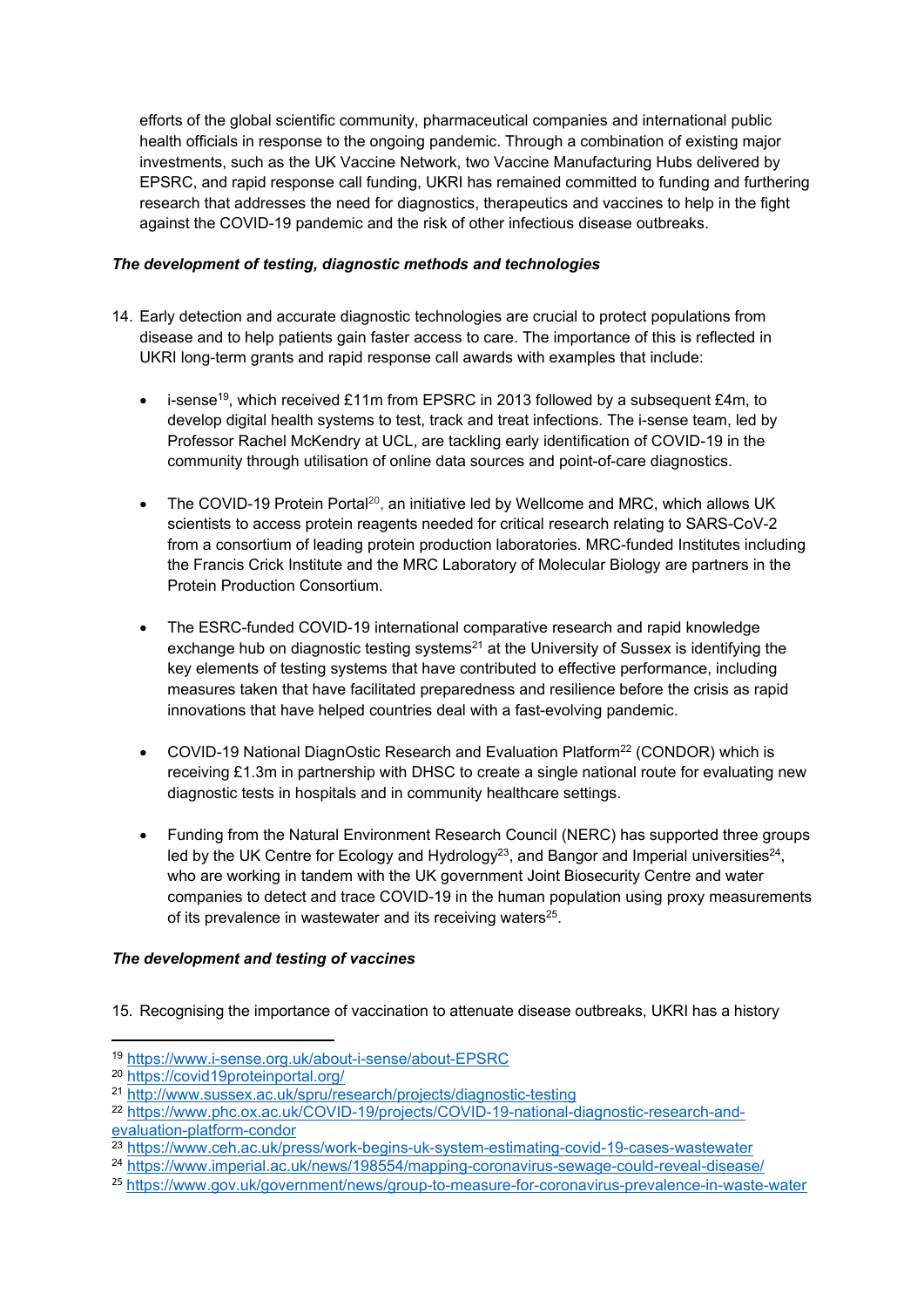of providing support across the vaccine development pathway for key infectious diseases which pose a global health risk. The MRC supports early stage vaccine work through its translational funding programmes, while the MRC and BBSRC provide strategic support for early vaccine development through GCRF vaccine networks (a £12.4m investment across five networks), which seek to address gaps in discovery and experimental medicine stages.

- 16. UKRI, through Innovate UK, has established the £131m Industrial Strategy Challenge Fund Vaccines Manufacturing Innovation Centre (VMIC)<sup>26</sup>. VMIC progresses the development and manufacture of vaccines for clinical trials and at moderate scale for emergency preparedness for epidemic threats to the UK population.
- 17. For later stage vaccine development, UKRI is providing support for the DHSC-led £120m UK Vaccine Network (UKVN)<sup>27</sup> established in 2015, which brings together industry, academia and relevant funding bodies to make targeted investments in specific vaccines and vaccine technology for 12 priority diseases with the potential to cause an epidemic. Previous UKVN awards granted for the development of MERS vaccines have now enabled vaccine development groups to hit the ground running with new funding from the joint DHSC/UKRI COVID-19 rapid response call. Two research projects that have attracted international media attention include:
	- An award to the MRC's Human Immunology Unit to undertake a Phase 1 clinical trial of a ChAdOx1 MERS vaccine, from University of Oxford Professor Sarah Gilbert's lab in collaboration with international partners. This initial work has provided the basis for the rapid development of the Oxford SARS-CoV-2 vaccine<sup>28</sup> – a research project now receiving £2.2m in DHSC/UKRI rapid response call funding. Preliminary results are showing that a promising immune response is elicited by the vaccine.
	- An award to Imperial College London Professor Robin Shattock<sup>29</sup> to establish a new selfamplifying RNA (saRNA) platform that can be rapidly tailored to new disease threats. This platform is now being deployed to develop the Imperial SARS-CoV-2 vaccine, supported by £1.8m in DHSC/UKRI rapid response call funding.
- 18. Furthermore, Innovate UK is delivering £75m in funding, on behalf of DHSC, for the Small Business Research Initiative (SBRI)<sup>30</sup> Vaccines for Emerging Epidemics programme. 53 projects were initially funded to develop new vaccines and technologies to tackle diseases with epidemic potential, such as Zika, Ebola, and Hanta. 20 projects have been helping advance vaccine technologies that have played an important role in the response to the COVID-19 pandemic.
- 19. Working in collaboration with researchers at the University of Oxford and PHE, researchers at the Pirbright Institute<sup>31</sup> are contributing to vaccine development by testing new COVID-19 vaccines on animal models to determine their ability to induce protective antibodies.

<sup>26</sup> [https://www.ukri.org/news/uks-first-ever-vaccines-manufacturing-centre-aims-to-tackle-deadly](https://www.ukri.org/news/uks-first-ever-vaccines-manufacturing-centre-aims-to-tackle-deadly-diseases/)[diseases/](https://www.ukri.org/news/uks-first-ever-vaccines-manufacturing-centre-aims-to-tackle-deadly-diseases/)

<sup>27</sup> <https://www.gov.uk/government/groups/uk-vaccines-network>

<sup>28</sup> <https://covid19vaccinetrial.co.uk/>

<sup>29</sup> <https://www.imperial.ac.uk/news/196775/coronavirus-vaccine-team-secures-funding-move/>

<sup>30</sup> <https://www.gov.uk/government/collections/sbri-the-small-business-research-initiative>

<sup>31</sup> [https://www.pirbright.ac.uk/news/2020/06/studies-pirbright-demonstrate-two-doses-oxford](https://www.pirbright.ac.uk/news/2020/06/studies-pirbright-demonstrate-two-doses-oxford-university%E2%80%99s-covid-19-vaccine-boosts)[university%E2%80%99s-COVID-19-vaccine-boosts](https://www.pirbright.ac.uk/news/2020/06/studies-pirbright-demonstrate-two-doses-oxford-university%E2%80%99s-covid-19-vaccine-boosts)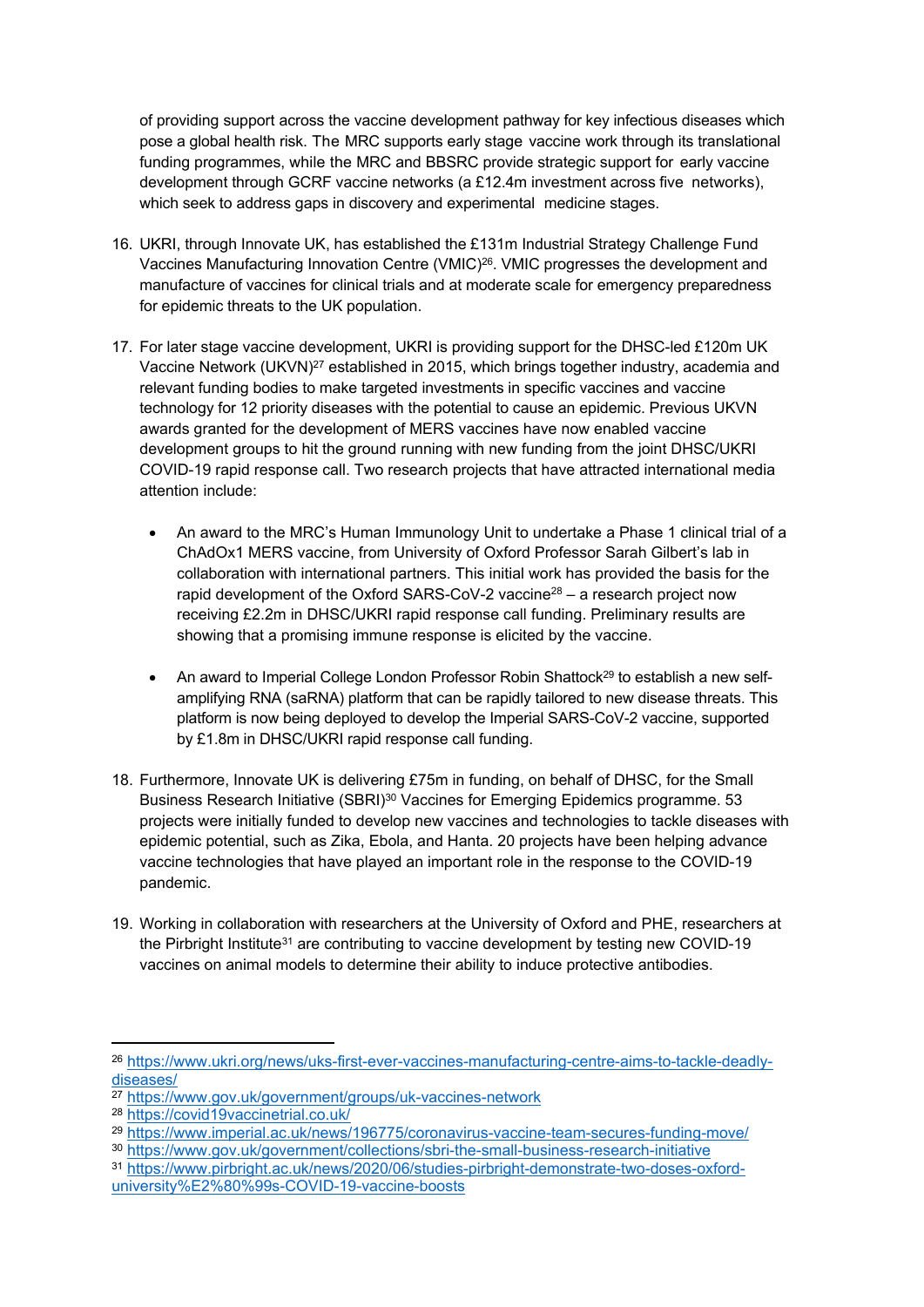20. Assuming a COVID-19 vaccine becomes available in the future, health officials need to prioritise public confidence in the vaccine to ensure broad uptake. ESRC is funding research that will collect and analyse data on public attitudes towards a COVID-19 vaccine to identify the facilitators and barriers to vaccine uptake and work constructively with policymakers to develop effective vaccination campaigns that meet information needs, and counters misperceptions and misinformation.

# *The development and testing of therapeutics*

- 21. Long-term strategic investments in clinical research facilities and infrastructure have provided the capacity in the UK to undertake research in candidate therapeutics. Universities, hospitals and industry have been key to enabling the rapid start for research. The MRC Clinical Trials Unit, for example, played a role in the Adaptive COVID-19 Treatment Trial<sup>32</sup>, which showed reduced hospital stay for patients treated with remdesivir. Having established protocols in place has also been important for the rapid start of research specific to the current pandemic. Further examples of UKRI funding for therapeutics development include:
	- MRC support for the establishment of ISARIC the International Severe Acute Respiratory and Emerging Infection Consortium<sup>33</sup> – which has provided the basis for the RECOVERY Trial. RECOVERY<sup>34</sup> was supported by a £2.1m DHSC/UKRI rapid response award to Professor Peter Horby, University of Oxford. It is the biggest trial in the world and has proved the case for dexamethasone and disproved the case for other treatments.
	- ACCORD (Accelerating COVID-19 Research & Development platform)<sup>35</sup>, led by former UKRI Chief Executive Sir Mark Walport and delivered by the MRC, is one of a suite of PHASE II trial platforms (that also include CATALYST, TACTIC AND DEFINE) UKRI is coordinating that aims to get an early indication of drug treatments' effectiveness in treating coronavirus. If positive results are seen, these drugs will advance rapidly into the large-scale trials currently in progress across the country, such as the RECOVERY trial. It is reducing the time taken to set up clinical studies from months to just weeks.

# Q3. **The flexibility and agility of institutions, Government departments and public bodies, and processes to respond appropriately during the crisis including:**

# *The availability and responsiveness of funding*

22. UKRI responded quickly to deploy rapid response funding for research to tackle the emergence of COVID-19 and has allocated £70m to new research and innovation projects. The rapid response calls and interventions that have been launched to tackle the crisis have received an impressive response from the R&D community, demonstrating the value of the well-established and supported research and innovation infrastructure that we have in the UK and its ability to rise to new challenges at speed. For example, the UKRI open call for short-term projects addressing and mitigating the health, social, economic, cultural, and environmental impacts of the outbreak has been receiving an average of over 200 high-quality applications each week since its launch. The UKRI GCRF/Newton Agile Response call to support projects addressing COVID-19 health, social, economic and cultural and environmental impacts in LMICs has received applications involving more than 50 countries.

<sup>32</sup> [https://www.ukri.org/news/preliminary-results-of-COVID-19-drug-treatment-trial-found-to-improve](https://www.ukri.org/news/preliminary-results-of-covid-19-drug-treatment-trial-found-to-improve-recovery/)[recovery/](https://www.ukri.org/news/preliminary-results-of-covid-19-drug-treatment-trial-found-to-improve-recovery/)

<sup>33</sup> <https://isaric.tghn.org/>

<sup>34</sup> <https://www.ukri.org/news/preliminary-trial-results-dexamethasone/>

<sup>35</sup> [https://www.hra.nhs.uk/planning-and-improving-research/application-summaries/research](https://www.hra.nhs.uk/planning-and-improving-research/application-summaries/research-summaries/agile-accord-accelerating-covid-19-drug-development-covid-19-uph/)[summaries/agile-accord-accelerating-COVID-19-drug-development-COVID-19-uph/](https://www.hra.nhs.uk/planning-and-improving-research/application-summaries/research-summaries/agile-accord-accelerating-covid-19-drug-development-covid-19-uph/)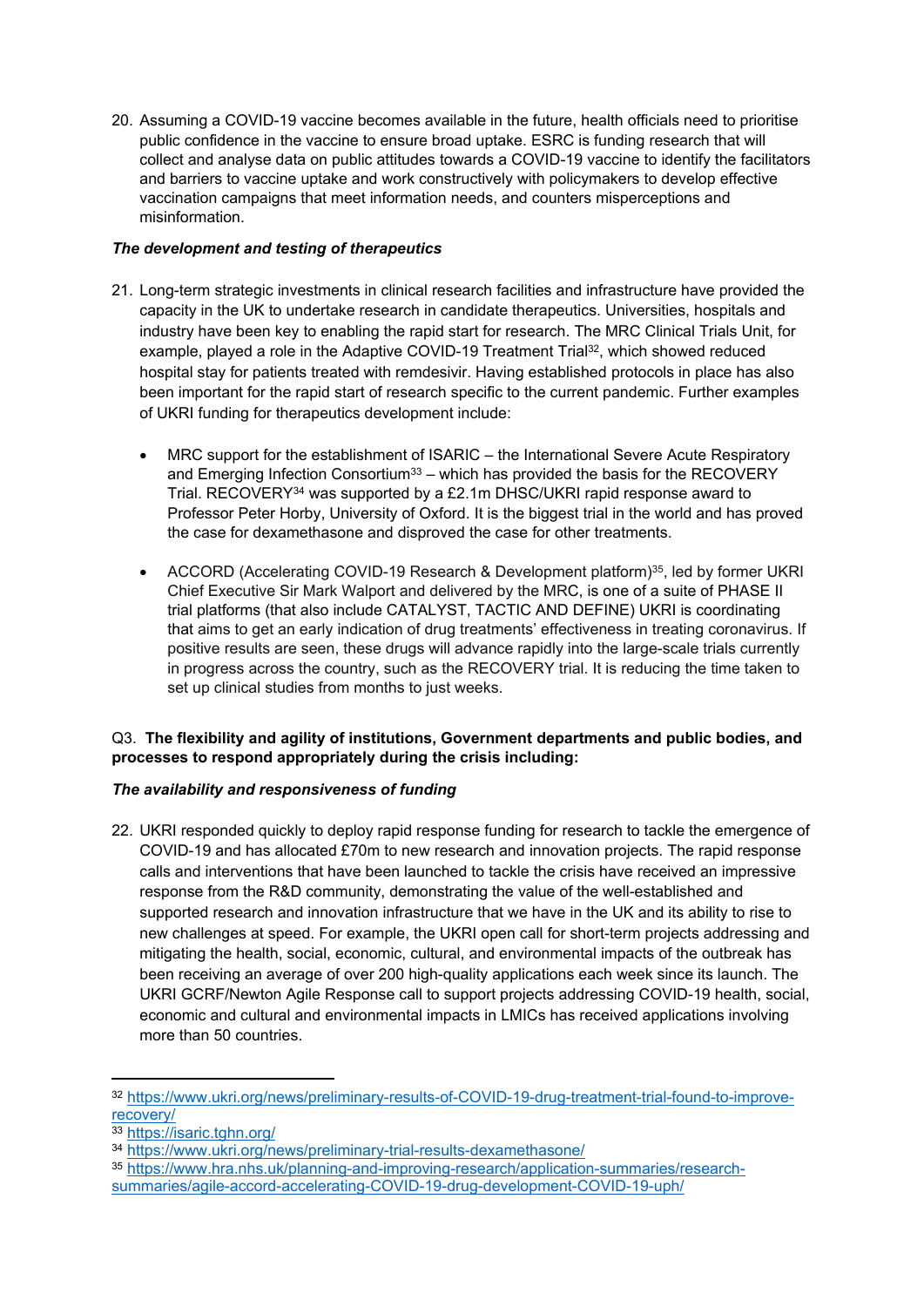- 23. UKRI has drawn on its strategic international partnerships to ensure UK researchers have access to relevant funding opportunities to respond to COVID-19. For example, UKRI recently oversaw a fast-paced coordinated agreement with the Japan Science and Technology Agency that made funding available for Japan-based researchers and UKRI-funded researchers to work together.
- 24. Prior to the pandemic, UKRI was undertaking a programme of work called Reforming our Business (RoB) with the dual aims of reducing bureaucracy in UKRI's grants processes to free up researchers and innovators applying to UKRI and enabling the expertise of UKRI's Councils to focus on deep community engagement. The need to move quickly on rapid response funding for COVID-19 research and innovation has led to UKRI testing new, agile processes while ensuring that taxpayer money is being used to effectively support the highest quality research and innovation. The team leading the RoB programme are evaluating our work on COVID-19 to ensure that we capture lessons learnt to improve UKRI's response to future emergent research challenges and deliver on the dual aims of the RoB programme.
- 25. UKRI councils were also able to adapt existing infrastructure and funding calls in response to the pandemic. For example, the Science and Technology Facilities Council (STFC) Central Laser Facility recognised the potential of its Octopus microscopy cluster to assist researchers working on COVID-19 and put into place a rapid response light touch peer-review access mechanism three days after the UK national lockdown. In addition, in March 2020, NERC directed its Urgency grant scheme*<sup>36</sup>* to call for ideas focused on the immediate, unexpected and transient environmental research opportunities created by unpredictable natural events in light of COVID-19. NERC also invited Highlight Topic ideas (strategic funding for research) to encourage environmental solutions that learn from the pandemic, to help the UK environment, economy and society recover from COVID-19 legacy challenges.

# *The optimal functioning of regulatory and ethical processes*

- 26. In response to the need to speed up regulatory processes, the Health Research Authority (HRA)<sup>37</sup> has implemented measures to support fast-track ethics approval for research on COVID-19 while also ensuring that reviewing is not superficial. These changes meant that Professor Peter Horby's research, mentioned in Q2, was able to recruit 10,000 patients in 176 hospitals within two months for the clinical trial to test if new or existing drugs can help hospitalised patients.
- 27. The urgent need for key health technology products paired with global supply issues for these scarce resources – PPE, invasive ventilators, syringe drivers – led to innovative regulatory approaches from the Medicines and Healthcare Products Regulatory Agency (MHRA) and the Health and Safety Executive (HSE) that enabled non-CE marked products to undergo robust review processes resulting in temporary exemptions from the regulations.
- 28. A shortfall of critically-needed invasive ventilators led MHRA to develop the Rapidly Manufactured Ventilator System (RMVS) Challenge. It typically takes 18 months to gain a CE mark for a ventilator but through RMVS, MHRA has been able to provide a mechanism that has enabled products to be carefully scrutinised and authorised for exceptional use within 2 weeks. Innovate UK staff worked closely with MHRA to develop and implement the regulatory approach and ensure that projects had access to regulatory and clinical support.
- 29. The High Value Manufacturing Catapult, funded through Innovate UK, led the Ventilator Challenge UK<sup>38</sup> coalition that scaled up production of the Penlon ES02 and Smiths paraPAC
- <sup>36</sup> [https://nerc.ukri.org/funding/application/currentopportunities/announcement-of-opportunity-urgency](https://nerc.ukri.org/funding/application/currentopportunities/announcement-of-opportunity-urgency-grants-related-to-the-current-coronavirus-outbreak/)[grants-related-to-the-current-coronavirus-outbreak/](https://nerc.ukri.org/funding/application/currentopportunities/announcement-of-opportunity-urgency-grants-related-to-the-current-coronavirus-outbreak/)

<sup>37</sup> [https://www.hra.nhs.uk/COVID-19-research/](https://www.hra.nhs.uk/covid-19-research/)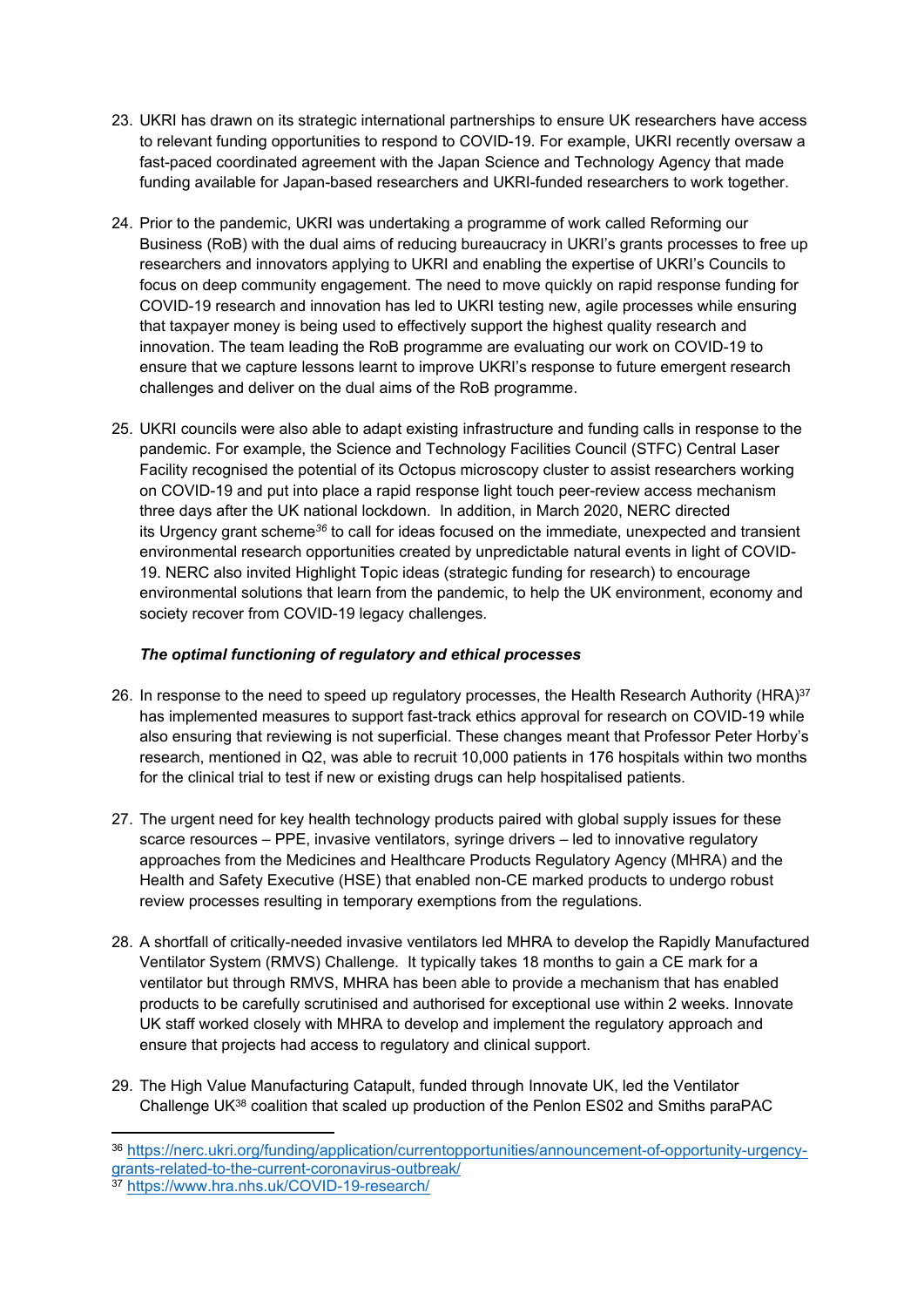ventilators with delivery of the first device on 15 April just weeks after the government first put out the call to the UK manufacturing industry to help design, build and manufacture ventilators on 16 March.

#### **Q4. The capacity to manufacture and distribute testing, diagnostics, therapeutics and vaccines in both standing capacity and capacity able to be mobilised**

- 30. Businesses often rely on resource from overseas to assemble at least some components of their devices, consumables or reagents needed for diagnostic kits. The pandemic has led to a reevaluation of the supply chain and, including capability for ultra-high capacity manufacturing, for example to satisfy the demand for LFA (Lateral Flow Assay) antibody tests. We need to apply this momentum to build and maintain more flexible and robust capacity in the UK, for example through the wider application of digital twinning approaches to model and continuously improve processes.
- 31. Through the investments that UKRI has made over the last few years the UK has a globally unique capability in that it has a suite of Innovation, Scale up and Demonstrator assets that cover the whole range of Medicines Manufacturing.

| <b>MEDICINE TYPE</b>              | <b>Manufacturing Innovation</b>         |
|-----------------------------------|-----------------------------------------|
|                                   | <b>Infrastructure</b>                   |
| ATMPs (Cell and Gene Therapy)     | Cell and Gene Therapy Manufacturing     |
|                                   | Centre CGTMC                            |
| <b>Biologics</b>                  | National Biologics Manufacturing Centre |
|                                   | <b>NBMC</b>                             |
| Vaccines                          | Vaccines Manufacturing Innovation       |
|                                   | Centre VMIC                             |
| Oral solid dose                   | Medicines Manufacturing Innovation      |
|                                   | Centre MMIC                             |
| <b>Pharmaceutical Formulation</b> | <b>National Formulation Centre NFC</b>  |

- 32. The infrastructure, set up to be agile and scalable, is either on the ground now or will be completed soon but the capabilities and expertise already exist in these teams. The UK's response to the pandemic would not have been possible without access to this wide-ranging expertise. This capability has underpinned the UK's response to the challenges of establishing a vaccines manufacturing supply chain for the UK's experimental vaccines through rapid modification of assets such as the National Biologics Manufacturing Centre, which will be the site of manufacture of Imperial College London's (Professor Robin Shattock's research noted in Q2) self-replicating mRNA vaccine.
- 33. The Future Vaccine Manufacturing Hub, supported by DHSC and EPSRC, directly links with the Developing Countries Vaccine Manufacturers Network (DCVMN)<sup>39</sup> and is specifically looking at issues for LMICs for future COVID-19 vaccination programmes. In parallel, the UKRI Rapid Response call has funded a project by Professor Nilay Shah at Imperial College London, which is designing a blueprint to ramp up and ensure uninterrupted delivery of COVID-19 vaccines in the UK.
- 34. Continued investment in these centres and ongoing work to ensure coordination to further develop flexible, agile and scalable medicines manufacturing technologies in the UK will continue

<sup>38</sup> <https://www.ventilatorchallengeuk.com/>

<sup>39</sup> <https://www.dcvmn.org/>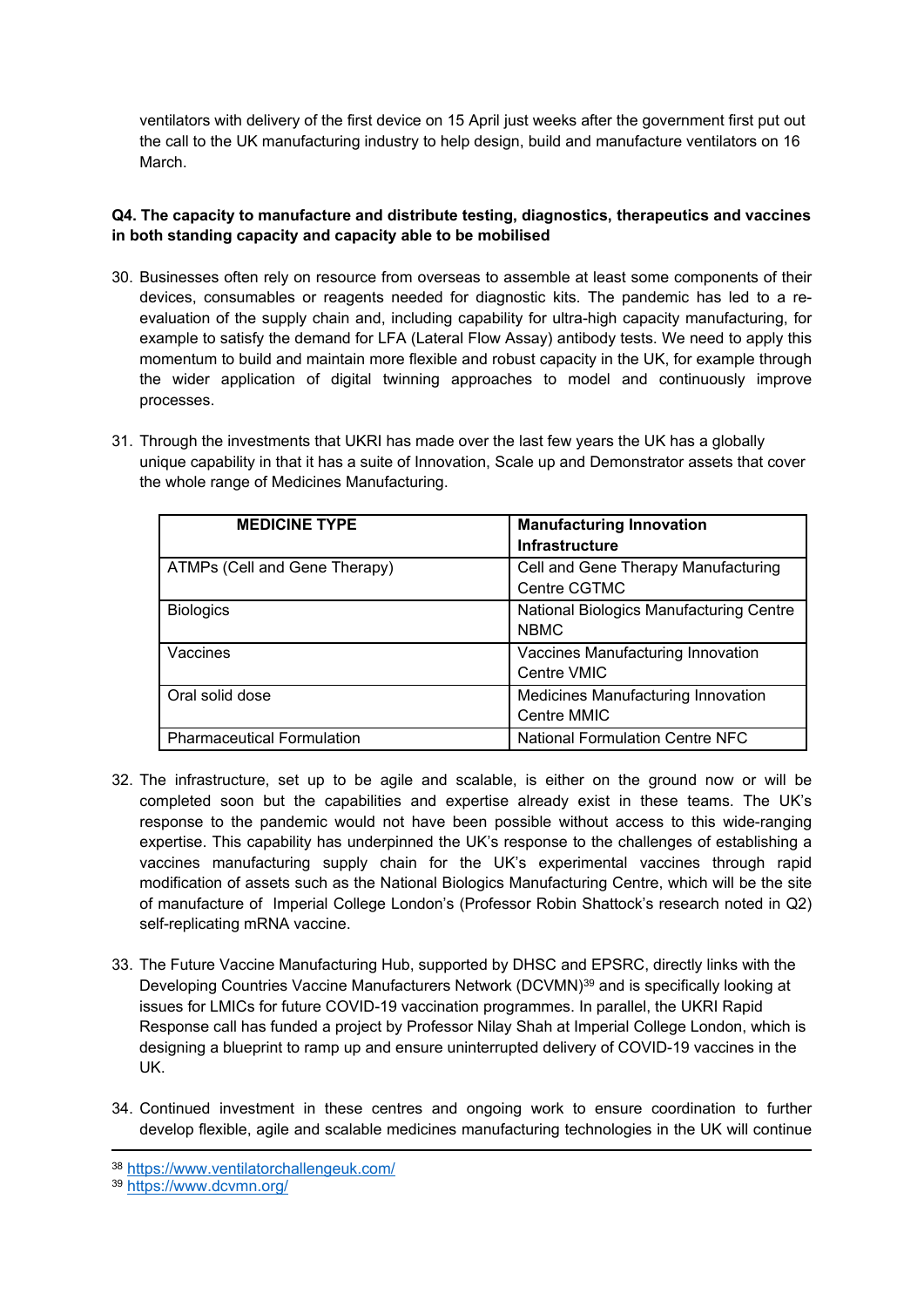to underpin the UK medicines manufacturing capability. It will also drive economic growth and attract a wider medicines manufacturing ecosystem to the UK which will provide a stronger base from which to respond to future healthcare challenges.

# **Q5. The capturing during the crisis of data of the quantity and quality needed to inform:**

# *Decisions made during the crisis; and to maximise the learnings afterwards*

- **35.** UKRI-funded Health Data Research UK (HDR UK)<sup>40</sup>, the national institute for health data science, has been actively championing the use of health data to address the COVID-19 challenge. Current work at HDR UK includes research on risk factors, genomics, clinical trials, care pathways and surveillance while forging partnerships with government, NHS, industry and academia. HDR UK are also implementing a prioritisation system to ensure that resources are appropriately directed to where they are needed. This strategy will ensure that the best of the UK's health data science capability will be leveraged to address the COVID-19 pandemic, accelerate access to UK-wide priority datasets, and coordinate and connect a national data science-driven research effort across the UK.
- **36.** COVID-19 has temporarily eased some of the challenges around access to and linkage of NHS data with research data through the Control of Patient Information (COPI) notice. Exemptions to the laws around data sharing and speeding up the approval and access processes have vastly facilitated access to health data for research. However, the barriers are many, and complex, and it hasn't been made clear how this data needs to be handled once the exemptions expire.
- 37. Major investments by ESRC in a range of high-quality data have enabled researchers to step-up rapidly to support the national response. Administrative Data Research (ADR UK)'s investment in linking administrative data across departments in the secure research service, in partnership with the Office for National Statistics, ensured access remained securely open when researchers were forced to work away from their offices, enabling them to respond to urgent requests in providing analysis on the developing crisis.
- 38. Digital infrastructure is needed to share and link data. However, this is not currently in place which makes sharing de-identified/population level data challenging. To help overcome this, HDR UK have convened a number of organisations to fund the International COVID-19 Data Alliance<sup>41</sup>.
- 39. The Alan Turing Institute, funded through EPSRC, has undertaken the DECOVID project<sup>42</sup>, which is a collaboration with NHS Trusts (UCLH and UHB), HDR UK, and a range of academic partners. The collaboration aims to use near real-time health data as the pandemic unfolds to allow researchers and clinicians to identify factors and generate insights that can lead to more effective clinical treatment strategies.
- 40. The EMBL-EBI, bioinformatics data infrastructure funded by BBSRC, launched the COVID-19 data portal<sup>43</sup> to enable sharing and analysis of COVID-19 data generated across the world. The initiative supports global collaboration on COVID-19 and will help accelerate the development of diagnostics, treatments and vaccines.

<sup>40</sup> [https://www.hdruk.ac.uk/COVID-19/](https://www.hdruk.ac.uk/covid-19/)

<sup>41</sup> [https://www.hdruk.ac.uk/news/partners-join-forces-to-establish-an-international-alliance-to-enable](https://www.hdruk.ac.uk/news/partners-join-forces-to-establish-an-international-alliance-to-enable-secure-and-collaborative-covid-19-data-research-at-scale/)[secure-and-collaborative-COVID-19-data-research-at-scale/](https://www.hdruk.ac.uk/news/partners-join-forces-to-establish-an-international-alliance-to-enable-secure-and-collaborative-covid-19-data-research-at-scale/)

<sup>42</sup> <https://www.turing.ac.uk/research/research-projects/decovid>

<sup>43</sup> [https://www.ebi.ac.uk/about/news/press-releases/embl-ebi-launches-COVID-19-data-portal](https://www.ebi.ac.uk/about/news/press-releases/embl-ebi-launches-covid-19-data-portal)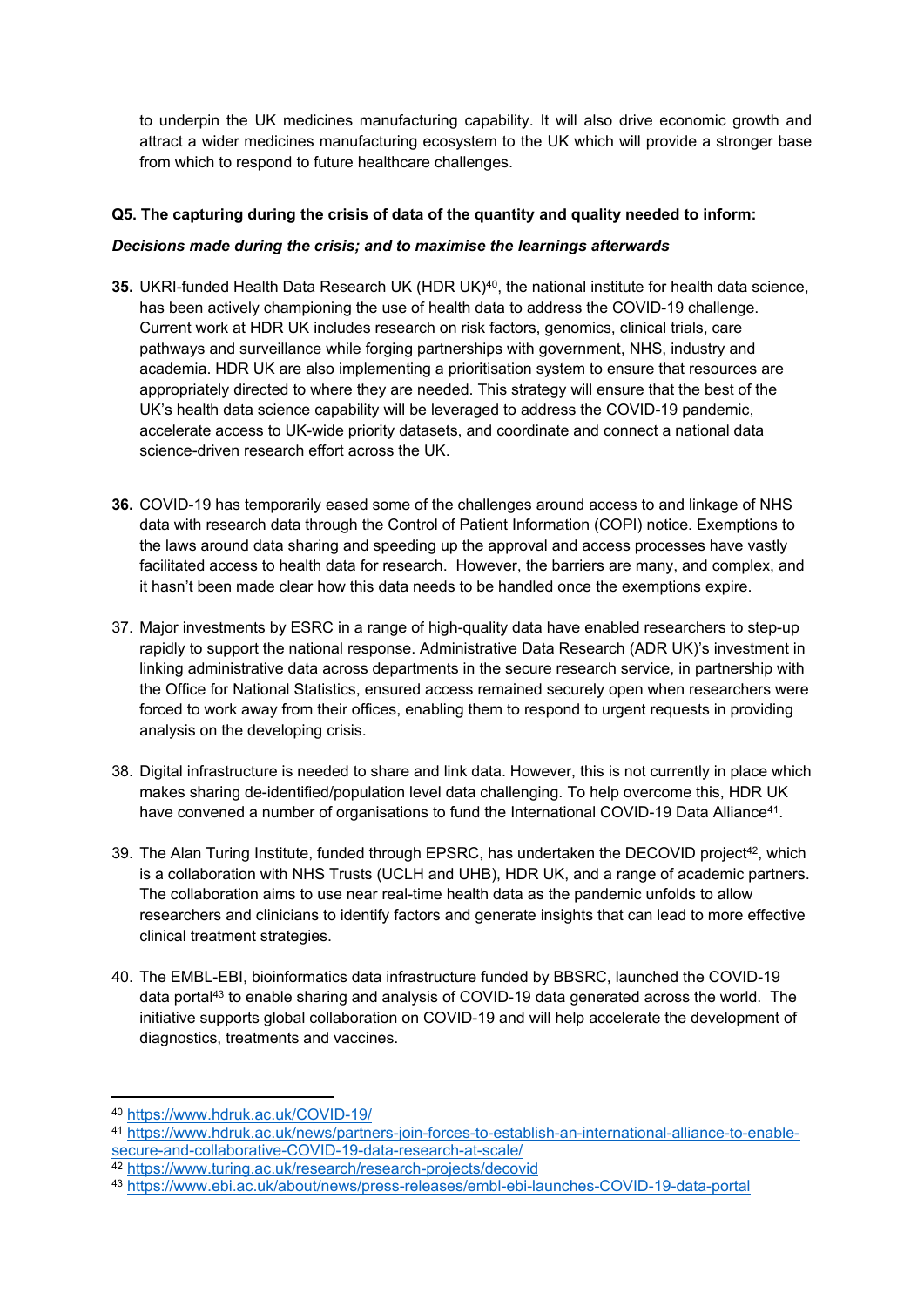- **41.** In July 2020, HDR UK worked with partners to establish a new International Data Research Alliance and Workbench to provide a secure environment for collaborative research, matching data from many sources with cutting-edge analysis to accelerate the development of treatments to combat COVID-19. It will connect to regional or national data infrastructures used by its members, such as the national BREATHE health data research hub in the UK.
- 42. ESRC has made major investments in capturing high-quality data on COVID-19 which will help to maximise learning afterwards. The Centre for Longitudinal Studies at UCL is undertaking nationwide surveys of participants of five national longitudinal cohort studies to examine the impact of the pandemic, help understand how people at different life stages are affected, and how prior life experiences shape resilience or vulnerability. Understanding Society, the UK Household Longitudinal Study<sup>44</sup> which began in 2009 and interviews around 40,000 households each year, almost immediately entered the field with a representative sample that is informing researchers about the impacts of the lockdown, changes to the economy and social relations and will continue to provide insight into the future.

# **Q6: The mechanisms for communication of scientific evidence internationally, within national governments and with the public including the handling of conflicting scientific opinions**

- 43. UKRI's early objective was to ensure scientific evidence around COVID-19 was communicated effectively to the public, complementing other channels such as PHE's guidance, as we recognised early the risks of misinformation and conflicting advice on public health and safety. UKRI therefore launched the Coronavirus Explained<sup>45</sup> website in March 2020 to provide authoritative and up-to-date explanations of the scientific evidence behind the COVID-19 pandemic to the UK public. The website is supported by the Government Office for Science, DHSC, and the National Institute for Health Research.
- 44. Throughout the lockdown, then UKRI CEO Sir Mark Walport undertook many media interviews, primarily for national broadcast media such as Sky News, BBC Radio Four's Today Programme and BBC Five Live. In these interviews he outlined UKRI's funding and support, such as vaccine research and our contribution to the ventilator challenge.
- 45. ESRC is funding a University of Exeter study, which is considering COVID-19 misinformation exposure and messaging effects in the UK, including whether inaccurate information and conspiracy thinking can be effectively countered by informational interventions. The Arts and Humanities Research Council (AHRC) is funding another two studies in this area at Leeds and Manchester. The Leeds research includes a weekly tracker to analyse how changing messages are received by different groups within the population.
- 46. To gain insight into the public's trust in science, UKRI has commissioned Ipsos MORI to monitor public opinion on science, scientists and scientific information during the COVID-19 pandemic. Through five fortnightly trackers, which are taking place across 20 weeks from April to August 2020, Ipsos MORI interviewed a representative sample of UK adults aged 16+. The polling suggests positivity towards science, with around six in 10 Britons saying they have trust in scientists in general. We have learned through the polling data, that overall, the public want more scientific information on COVID-19 – just 13 percent say there is too much. Major news broadcasters and the government remain by far the most common sources of scientific information on COVID-19.

<sup>44</sup> <https://www.understandingsociety.ac.uk/>

<sup>45</sup> <https://coronavirusexplained.ukri.org/en/>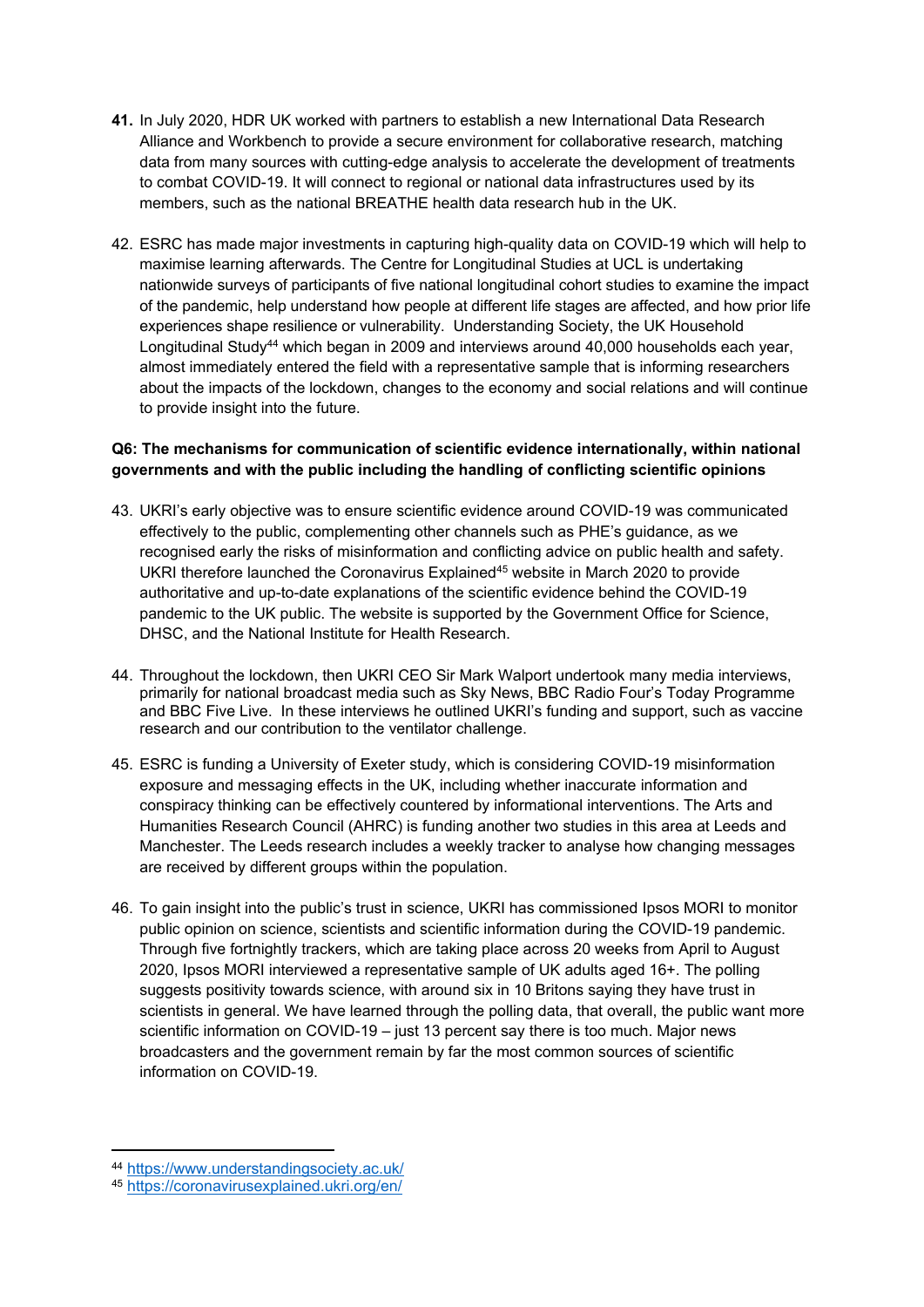- 47. UKRI has also been determined to ensure the evidence is available to shape the domestic and international governmental and broader scientific response. Through AHRC, UKRI is funding a team to translate, compare and analyse the ways in which COVID-19 has been narrated around the world, to understand the effects of language misunderstanding and to offer significant insights into COVID-19's global narration.
- 48. UKRI has played a critical part in securing the dissemination of vital transdisciplinary scientific evidence across borders. As host of the Executive Secretary of the Global Research Council, UKRI has been instrumental in the creation of a joint COVID-19 statement encouraging openness in sharing research findings and data which will help ensure diagnostics, vaccines and prevention measures are developed rapidly for the benefit of every nation.
- 49. UKRI is also signatory to the Wellcome Trust-led statement<sup>46</sup> on sharing research data and findings relevant to the COVID-19 outbreak, calling on researchers, journals and funders to ensure that research findings and data relevant to this outbreak are shared rapidly and openly to inform the public health response and help save lives.

# **Q7: The UK's readiness for future outbreaks, including a consideration of: The National Risk Register; the UK Pandemic Influenza Strategy; and PHE's Global Health and Infectious Diseases Strategy**

- 50. The UK's readiness for future outbreaks is a key priority issue that UKRI is addressing. Through long-term UKRI strategic and investigator-led support, the UK has world leading One Health capabilities and expertise in pathogen (viral, bacterial and fungal), parasite and vector biology relevant to emerging infections, and has led the development of interdisciplinary approaches able to understand the biological, environmental and social drivers of disease emergence, to better enable prevention at source.
- 51. UKRI-funded research, which will enable learning from the COVID-19 outbreak, includes University of Oxford research which will provide key insight to understand the spread and fatality rates of COVID-19 to inform future social distancing strategies. ESRC is in the process of setting up an international policy observatory which will compare other countries' policy approaches to the pandemic and share what the UK has learnt.
- 52. Next steps in priority setting for future outbreaks are already underway including:
	- The UK Collaborative on Development Research (UKCDR)<sup>47</sup> brings together major UK funders of global health research, and supports an Epidemics Preparedness and Response Group, <sup>48</sup> involving six UKRI councils (MRC, EPSRC, AHRC, BBSRC, ESRC and NERC), DHSC, DFiD, Wellcome and the Academy of Medical Sciences. The Group is currently helping to coordinate UK research efforts against COVID-19, including through establishing an international database of COVID-19 research awards<sup>49</sup>. UKCDR's work on mapping awards against priority areas will help to identify gaps.
	- The MRC co-funds the Global Forum on bioethics in Research (GFBR) which is a partner in the PHEPREN Epidemic Ethics initiative led by the World Health Organisation. Through this initiative GFBR is contributing bioethics expertise, particularly focused on LMIC needs, to the

<sup>46</sup> [https://wellcome.ac.uk/coronavirus-COVID-19/open-data](https://wellcome.ac.uk/coronavirus-covid-19/open-data)

<sup>47</sup> <https://www.ukcdr.org.uk/>

<sup>48</sup> <https://www.ukcdr.org.uk/about-us/our-groups/epidemics-preparedness-and-response-group/>

<sup>49</sup> [https://www.ukcdr.org.uk/funding-landscape/COVID-19-research-project-tracker/](https://www.ukcdr.org.uk/funding-landscape/covid-19-research-project-tracker/)